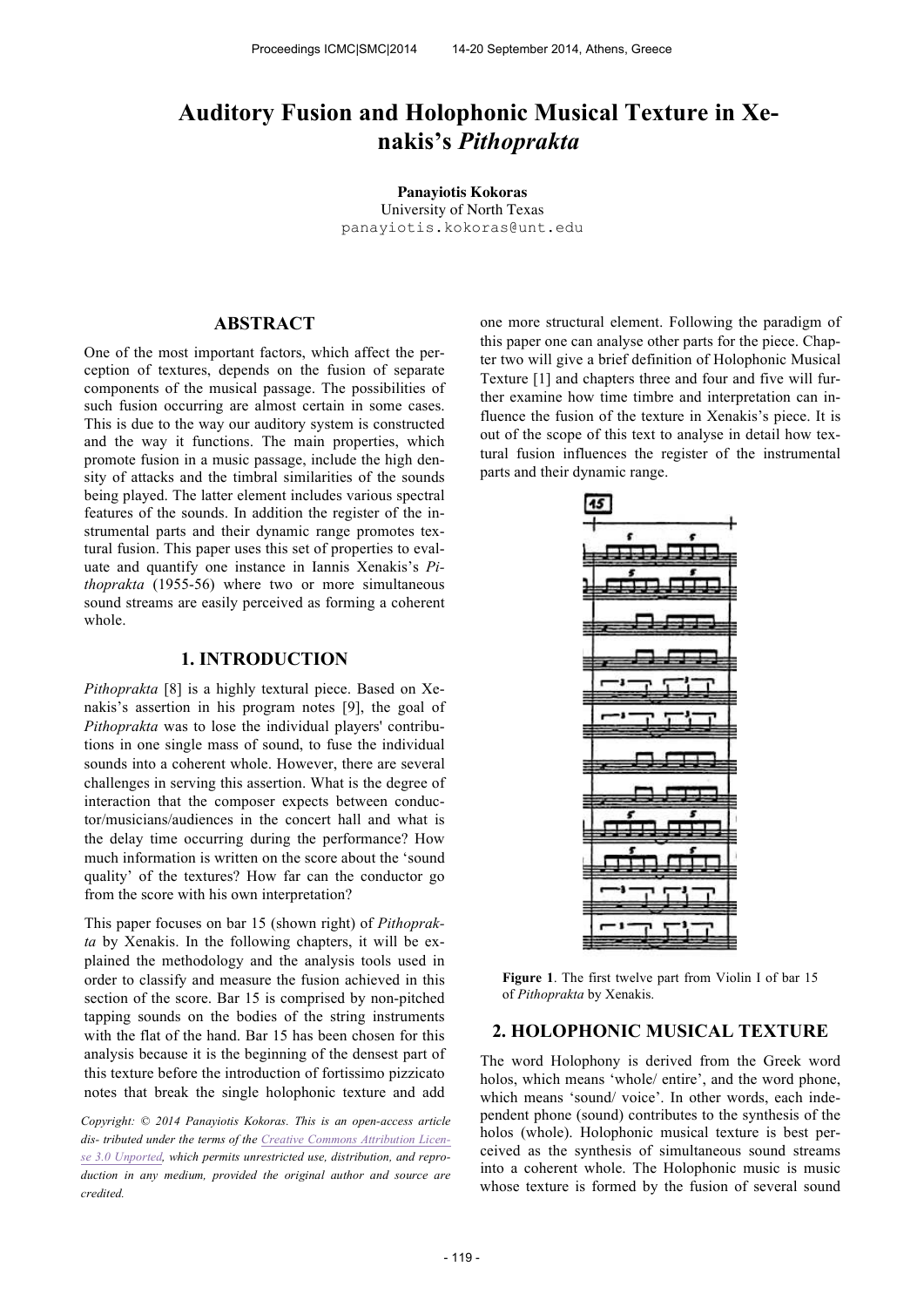entities, which lose their identity and independence in order to contribute to the synthesis of a whole. In a holophonic musical texture you cannot separate the rhythm from the pitch and the instrumental timbres. A holophonic musical texture is not consisting of parts and cannot be partitioned. It exists as wholeness. In particular a holophonic musical texture has one or more of the following characteristics:

- a) Granularity (rhythm complexity)
- b) Density
- c) Timbre similarity (homogeneity)
- d) Space singularity
- e) Sound continuity

This musical texture aims to create a musical context with various morphoplastic qualities through the process of morphopoiesis [2].

#### **3. TIME**

The rate of the sound events and their contribution to a fused texture has to do both with the interpretation of the written score and with the performance as an interaction between musicians, conductor, audiences and the concert hall's acoustics. Due to the fact that the balance is very delicate and that the borderline can be easily crossed, the performance plays an important role in determining how fast, how loud, how *sull ponticello* a passage can be performed. All the parameters can dramatically influence the degree of fusion.

#### **3.1 Time on Score**

As Mountain [4] explains, previous research into aural perception has revealed that humans have a perceptual threshold in separating sound events. When sound events occur at intervals faster than about twenty per second, that is one event every fifty milliseconds, they will inevitably fuse into a single sound. Events happening at slower rates of around ten sound events per second have been traditionally used in music for trills, tremolo, ornamentation, arpeggiation and so on.



**Table 1.** Superimposed rythms in bar 15.

The In *Pithoprakta,* the texture in bar 15 has time signature and tempo at 2/2 52 per half note. Using a beats per minute (BPM) millisecond calculator,<sup>2</sup> a bar of  $2/2$  52 per half note has duration 2307ms. Considering the human perceptual threshold of twenty events per second, 46.13 sound events can fit into 2307ms. Bar 15 is composed of a combination of 5/4/3 tuplets per half note (*see* Figure 1). That is, 24 sound events per 2307ms. However, this rate is almost half of the required 46.13 events per 2307ms. In a simulated version of bar 15 using midi computer software that triggers pizzicato sounds, instead of knocking in an absolute synchrony, the result (listen to sound example 1) is clearly far away from the desired mass of sound.

| Duration of bar 15          | 2307.69 milliseconds |
|-----------------------------|----------------------|
| Number of events            | 24                   |
| Desired number of<br>events | 46.13                |

**Table 2.** Bar 15 requires an event rate of 46 per 2307.69ms.

As a result, at first sight the score does not give a number of events close to the fusion threshold for onsets. What happens in the 1965 recording [9]? Is fusion achieved? What creates the fusion, since the attack rate is far below the threshold according to the written score? The next sections will explain the methodology followed to answer these questions.

#### **3.2 Time in space**

Part of the answer to the questions posed above may lie in the way acoustics affect music performance. Studies by Rasch [5 & 6] showed that a typical delay between the first and the last attack between performers who are playing a single note was approximately 40 milliseconds for large ensembles. For example, if a symphony orchestra were to play a single note simultaneously, the entry time between the earliest musician and the latest musician would be approximately 40 ms.  $3$  Traditionally, the first stand, in an orchestra's string section, will probably have performers who are the best players in the section; they are the leaders for those sitting behind them and will likely have more accurate timing and, being more confident performers, will play slightly more prominently. Additionally, the sound of these players will be the least delayed and subjected to air absorption since they are seated closest to the audience. Finally, the sound of each stand will be slightly filtered and delayed due to air absorption and distance from the audience [11]. This might sound as an oversimplification but it is part of the orchestral sound.



**Figure 2**. Orchestral chorus effect and concert hall delay lines are part of the audiences experience.

1

 1 The term implies the intention to see the development of musical/ sonic structures as they are formed.

The Beats per minute (BPM / Tempo) Millisecond Delay Calculator is an online application by Time\_Spiral <http://www.dvfugit.com/beatsper-minute-millisecond-delay-calculator.php>

Note that a delay of about 40 milliseconds at a tempo of 52 per half note is close to a 64th note.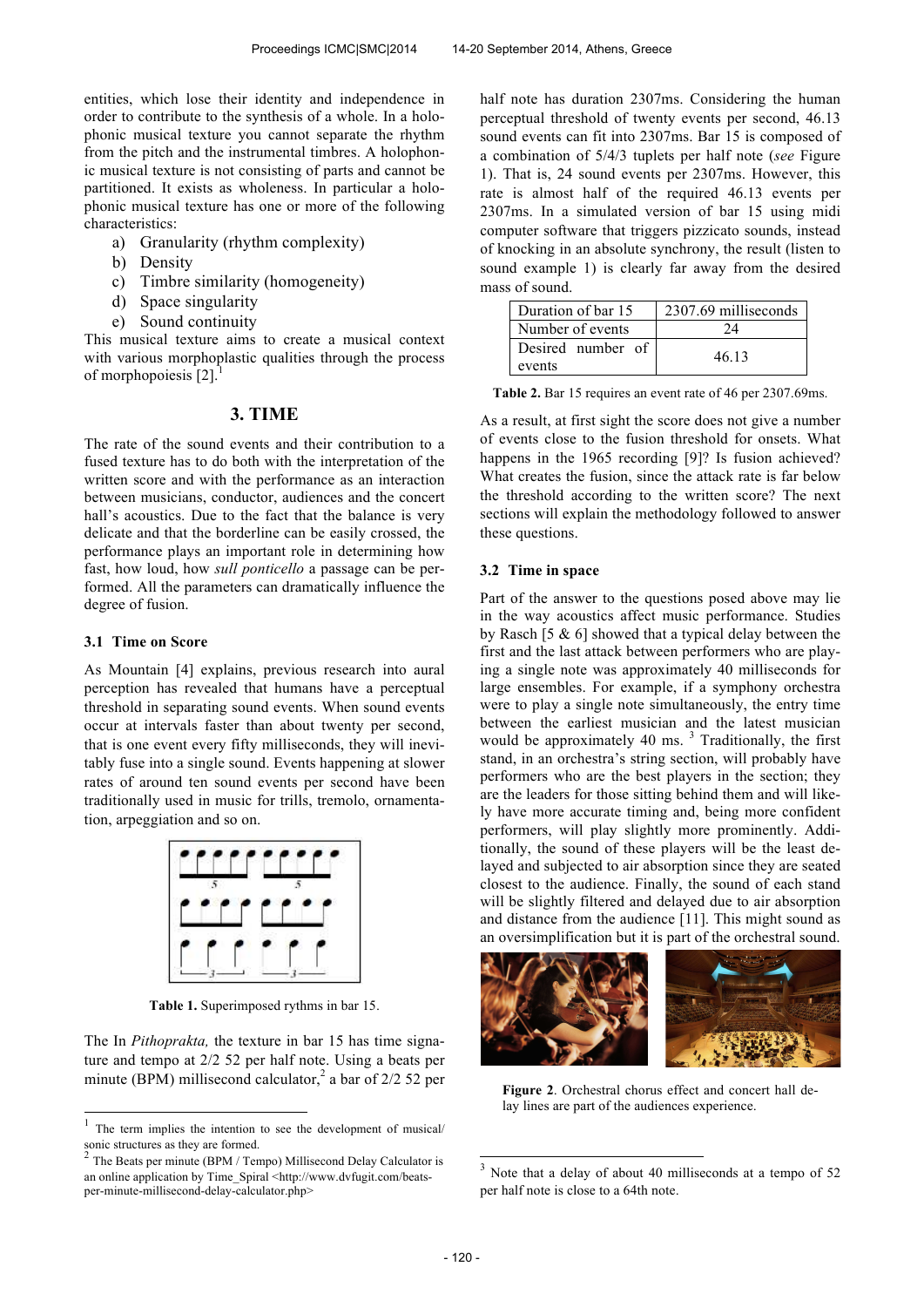In the case of *Pithoprakta*, there are 46 string players on stage who play the 26 events in groups. According to Rasch, among the 46 players, the first from the last musician will have a delay of 40ms. That is, although in bar 15 violin I and violin X have exactly the same passage their sound will not arrive to the audience's ears exactly at the same time. Especially for sounds with very short attack like the knocking sound in bar 15 even the slightest time shifting from one instrument to another will be audible. The same happens in various degrees to the rest of the string players and therefore each and every one of the 46 string musical lines could potentially diverge up to 40ms from the written score. As a result the 26 events could be increased, up to the number of players, at 46 events. In sound example 2, a simulated computer generated version of bar 15 (used earlier in sound example 1) has been edited with delay lines up to 40ms, panning and a concert hall reverb with 5secs reverb time. The example 2 is closer to the original recording from the 1965. In bar 15 the time contributes to achieve a holophonic texture with sufficient degree of auditory fusion for two reasons:

- complexity by creating a highly polyrhythmic texture
- event rate by assigning forty six separate instrumental parts

There remains a question of why Xenakis did not choose to notate his score with proportional notation to indicate when the density should by high. This type of proportional spacing of note in the score could clarify the complex rhythmic relationships directly in the score. Another way could be to mention in the performance notes that the synchronism should be tried flexibly, or what he assumes the delay time of an acoustic space for orchestra is. Such a note could provide significant information for the resulting sound in reference with the degree of fusion.

#### **4. TIMBRE**

As mentioned above, one of the main properties, which promote fusion in a music passage, is the timbre. Because of the way our auditory system is constructed and the way it functions, two or more simultaneous sound streams that have timbral similarities are easily perceived as forming a coherent whole. The timbre similarities of bar 15 are probably evident as all of the musicians play a percussive sound by striking the back of their instruments with the flat of the hand.

#### **4.1 Timbre in Score**

Xenakis describes in detail the notational issues of this technique providing practical information such as the precise place to strike or the hand position to be used. There is even a particular instruction specifically for the double bass. This information is important because not all knock sounds are similar. A strike at a different part of the instruments' body, or the part of the hand that strikes, such as the finger nail, fingertip or finger knuckle, can produce a significantly different sound that will break the fusion.

Xenakis in his performance notes provides the following

description for the knocking sound "…the instrument is to turned over and struck with the right hand upon the center of the back of the instrument, or better, with the flat of the hand (without turning over the instrument), upon the front, close to the shoulder, or beneath the bridge in the case of the double bass [8]." With a simple 'ear testing' it seems that three of the different places have similar sound. That is warm, rich, low woody sound. It seems Xenakis did not want bright, sharp sound that could easily be achieved by using fingernails or knocking at the sides of the instruments. Sounds like those would be harder to fuse, as they are more distinctive.

Clearly there are no cues on the score about the quality of the textures. Expressions like "Dense, Fused, Ethereal, and Frozen" to mention a few could provide extra information to the conductor and the musicians. The only indication about the type of textures remains the description in his program notes "with a large quantity of pointed sound spread across the whole sound spectrum, a dense "granular effect" emerges, a real cloud of moving sound material, …" and second and most at important quotation from his program notes "…the individual sound loses its importance to the benefit of the whole, perceived a block in its totality."sound.

#### **4.2 Timbre in Space**

At this stage of the research, the sounds used in bar 15 were fed into an analysis and classification algorithm<sup>4</sup> and a 2D timbre space was extracted.

The classification algorithm is driven by a C.A.S.E. (Computer Aided Sound Exploration) engine, a sophisticated suite of algorithms that analyse and intelligently classify an audio collection. The extractor computes more than 600 features from each audio sample. The search interface analyses the audio samples and compares it against the feature database generated by the extractor. This is a common prictice among sound desinger inorder to identify similar sound with in a large sound library. For the classification of the timbres, first each instrument recorded the particular sounds of this section before the sound was fed into the system segmented into single sound events. Then, the segmented sound events of the instrumental parts were analysed by a computer classification algorithm and displayed on a 2D plot. For the paradigm bar 15, a number of eight to twelve knocks for each instrument was recorded. The classification in Figure 2 displays the degree of similarity between the individual sounds.

The plot displayed as Figure 2 clearly shows that the striking sounds are formed all together contributing to the fusion. Also, the woodblock, xylophone and trombone sounds are separated from the striking cluster. The last three sound clusters are not part of bar 15 but they are

1

<sup>4</sup> Accessive - Tools C.A.S.E. <http://www.accessivetools.com/projects/audiosimilarity/>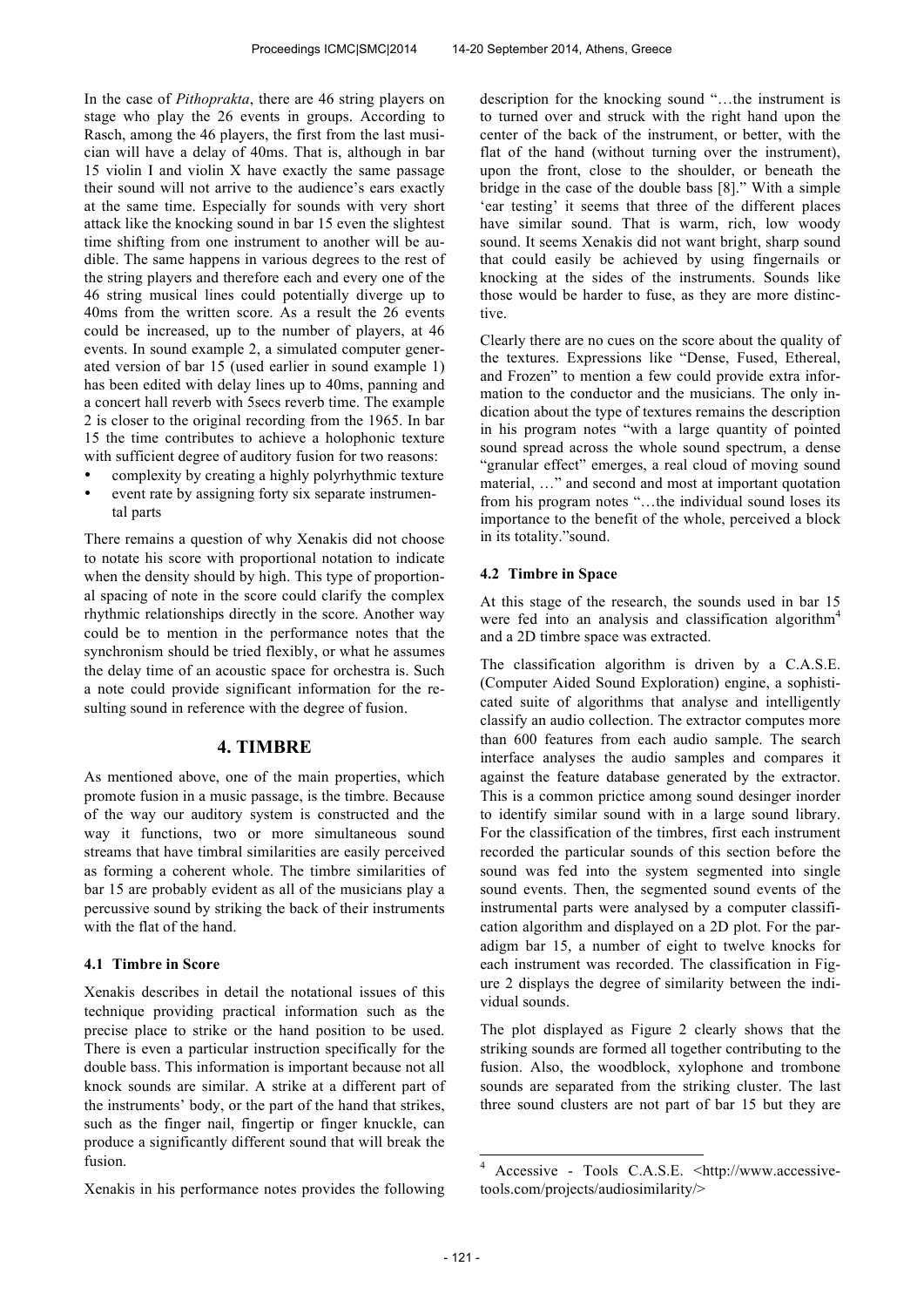used in the piece at different sections and therefore provide a good reference in relation to the striking sounds.



**FIGURE 2.** The striking sounds from bar 15 of *Pithoprakta*. The xylophone is shown centre left and two woodblock sounds top left; centre right is a pp trombone sound. The central strings crowd is a mixture of vln, vla, vc and db knock sounds.

Xenakis in the case of timbre uses mostly the string section of the orchestra with the exception of the two trombones and two percussion instruments. In particular in bar 15 the use of timbre contributes to achieve a holophonic texture with high degree of auditory fusion for two reasons:

- singularity of timbre with the predominance of the strings
- homogeneity by the use of a single timbre technique

A third parameter could be the addition of dynamic indications. However Xenakis chooses not to include that information on the full score. The register in this case has no significant role since the sound is rather percussive and noisy.

## **5. THE CONDUCTOR**

It is evident, a number of factors can influence to the experience of a musical performance and consequently the way a musical ideas is conveyed. The acoustic spaces, the musicians' performance practice, the score, are all part of the performance. Another factor that one should mention is the role of the conductor and his collaboration with the composer.

Xenakis was alive during the first recording of Pithoprakta in 1965 at the Studios O.R.T.F in Paris. Up to the time of this paper it was not possible to confirm if Xenakis was present during the recording. Although by that time he was composing works such as Terretektorh, Oresteia, Nomos Alpha, and he would probably like to be present during the first recording of Pithoprakta. If it was not possible he would be able to give feedback at some point of the process. At last, he would be able to hear the master track and agreed with the whole approach to the piece. That is to say, Xenakis should have accepted the final result as representative to what he imagined for the piece.

Besides the first recording of the piece, Luxembourg Philharmonic Orchestra with conductor Arturo Tamayo recorded for second time Pithoprakta several years later between 2000-2006 at the Luxembourg Conservatoire Auditorium [10]. In this case Xenakis was probably not alive to offer his opinion on the recording. Although it is not necessary for a conductor to have the composer's opinion, it provides an indication in this paper that the composer is aware of the final recorded result and accepts the performance as in line with his intentions.



**Figure 3**. (left) Luxembourg Conservatoire Auditorium, capacity: 614 place, Average surface area: 150 m2. (right) Maison de la Radio Studio 104, Capacity 852 seats.

Pithoprakta consists of 269 bars at 2/2 52bpm and the absolute duration is 10:21 minutes. In the later recording the tempo is faster with total duration at 10:35. In addition the concert hall sounds much drier and more transparent. The First recording has 9:43 minute duration 38" seconds slower from the score and 52" seconds from the second recording. 52' seconds from one to another recording is quite a difference, which could result to different perception and interpretation of the piece. If the hypothesis is right and fusion is indented in bar 15 the conductor in the second recording might want to provide another perspective despite the composer's intentions.

| 0-269 bars, $2/2$ 52bpm | 10.21" |
|-------------------------|--------|
| 1965 recording          | 9.43"  |
| 2006 recording          | 10.35" |

**Table 3.** 1965 is 38" faster than the score, 2006 is 14" slower, whilst the second recording is 52" faster from the first recording.

## **6. CONCLUSION**

A countable examination of this passage provides an interesting survey of a perceptual effect such as fusion and its musical implications as Holophonic Musical Texture. This kind of study can further contribute to the evaluation of the different types of musical texture used in *Pithoprakta* according to their degree of fusion or separation.

Further development of this methodology will include the analysis of the rest of the textures in *Pithoprakta* and a comparison of time and of timbral space.

Moreover, the results of this work could offer interesting insights to musicians and conductors in relation to the space in which the piece should ideally be performed and recorded, the tempo variations, the precision of the timbre techniques or the imprecision of the time synchrony if necessary, the relationship between manuscript and reali